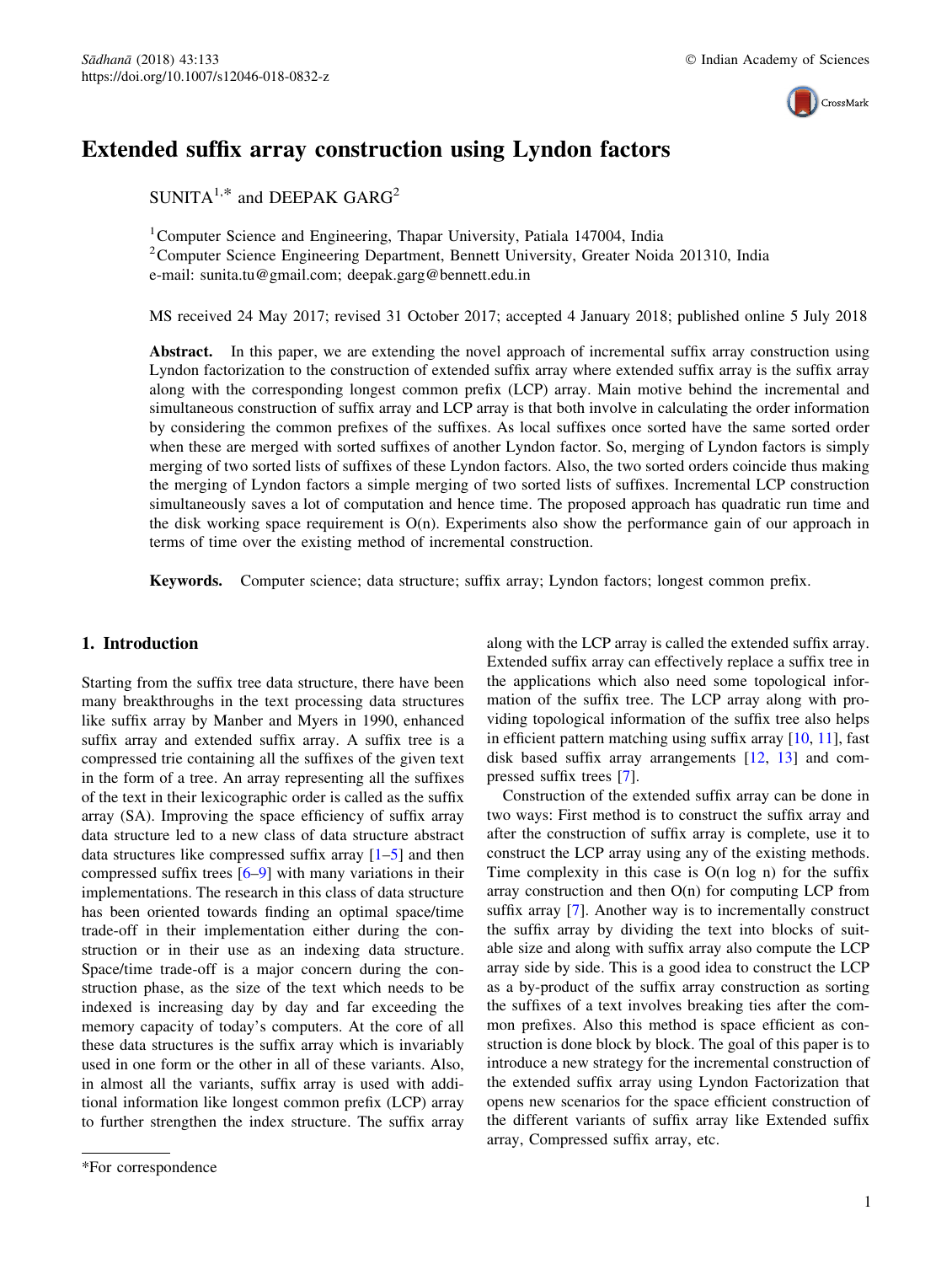Chen, Fox and Lyndon [[14\]](#page-7-0) introduced Lyndon factorization as the factorization of a sequence of an ordered set and later Duval  $[15]$  $[15]$  $[15]$  gave a linear time algorithm to find this factorization for a word. Since then it has been used in different applications like Digital Geometry [\[16](#page-7-0), [17\]](#page-7-0), description of Free Lie Algebra [[18\]](#page-7-0), and Efficient Construction of particular de Bruijn sequence in linear time. In [\[19](#page-7-0)] authors gave the idea of using the Lyndon factorization of a text for the computation of the suffix array of the text. In this paper we describe and test an incremental suffix array construction approach based on Lyndon factorization of text which simultaneously constructs the LCP array. Lyndon factorization for suffix sorting helps to reduce the merging time during incremental sorting and also helps to construct the LCP array with constant additional space. The proposed approach has quadratic running time and uses O(n) bits of working space. Now we explain some of the notations and basic concepts that will help understand the paper.

#### 1.1 Notation and basic concepts

We are considering a text T of size n denoted as  $T[0...n - 1]$ . All the characters of the text are from an ordered alphabet  $\sum$  of size  $\sigma$ . The text T is appended with the character \$ which is smallest of all the characters in  $\Sigma$ and it also does not appear anywhere in the text. The suffix of a text is represented as  $\text{suf}_{i}(T)$  which is the suffix of text T starting at position i i.e., T[i…n]. A text of size n can have n suffixes. Lexicographic order of the suffixes of text is established based on the lexicographic order of the characters of the individual suffixes as:

For any  $i \le n$  and  $j \le n$ , let suf<sub>i</sub>(T) and suf<sub>i</sub>(T) be two suffixes then  $\text{suf}_i(T) < \text{suf}_i(T)$ 

if 
$$
T[i] < T[j]
$$
  
Or if  $T[i] = T[j]$  and  $suf_{i+1}(T) < suf_{j+1}(T)$ 

An array representing all the suffixes of the text in their lexicographic order is called as the suffix array (SA) [[20\]](#page-7-0). So, suffix at position i in the SA is  $i<sup>th</sup>$  smallest suffix of text starting at position SA[i] in the text. Alternatively,  $\text{suf}_{\text{SATION}} < \text{suf}_{\text{SATH}} < \cdots < \text{suf}_{\text{SArl}}$ . As each suffix array entry is a position of the corresponding text so, can be represented in O(log n) bits and the whole suffix array takes O(n log n) bits, where n is the size of the text.

The Burrows–Wheeler Transform (BWT) [[21\]](#page-7-0) is a permutation of the text with some properties that make it suitable for compression as well as other text processing applications. BWT of text T of length  $n$  is an array bwt[0...n - 1] where bwt[i] is the last character of the i<sup>th</sup> smallest cyclic shift of the text T. Sorted cyclic shifts of a text appended with a smallest character (not existing in the text) also give the sorted order of the suffixes i.e., suffix array of that text. So, the first column(F) of the sorted cyclic shifts represents the first character of the sorted suffixes and

the last column(L) corresponds to BWT. There is a function LF() which gives the correspondence between the characters of the columns L and F. This LF() function helps to reconstruct the text from its BWT.

An array representing the longest common prefixes of all pairs of adjacent suffixes in SA is called as longest common prefix (LCP) array. Using LCP array as an auxiliary data structure with the SA, speeds up querying in to the text. LCP array is an array of size n whose entries are defined as:

$$
LCP[i] = -1 \quad \text{if } i = 0
$$
  
=  $lcp\left(\text{suf}_{SA[i-1]}, \text{suf}_{SA[i]}\right) \quad \text{if } 0 < i < n$ 

Querying into the text using only SA takes O(m log n) time where  $m$  is the size of the query text. This time can be reduced to  $O(m + log n)$  by using the LCP array [[20\]](#page-7-0) as indicated in figure 1.

In Lyndon factorization, any string can be decomposed uniquely into a sequence of lexicographically non increasing factors i.e.,  $L_1L_2L_3...$   $L_k$ , with the condition that  $L_1 \ge L_2 \ge L_3 \ge \cdots \ge L_k$ . Each factor  $L_i$  is called as a Lyndon word and has the property that each  $L_i$  is lexicographically least among its own circular shifts. For each factor Lp, let the position of the first character in that Lyndon factor is represented by  $F<sub>-</sub>L<sub>p</sub>$  and the position of the last character of each factor  $L_r$  is given by  $F_L L_{p+1} - 1$ (character preceding the first character of the next Lyndon factor). So, only the position of first character of each Lyndon factor needs to be stored. End of a Lyndon factor can be defined using the first character of the succeeding Lyndon factor. For the text  $T = bananaana\$  the Lyndon factorization is:  $b(L_1)$ , an $(L_2)$ , an $(L_3)$ , aan $(L_4)$ , a $(L_5)$ , a $(L_6)$ . Each  $L_i > L_i$  for all  $i < j$ , as  $b > an > an > aan > a > a$ . Also each  $L_i$  is least among its cyclic shifts.

Rest of the paper is organized as follows. Section [2](#page-2-0) describes the related works. Section [3](#page-2-0) describes the basic terms and concepts that will be used throughout the paper. Section [4](#page-3-0) explains sorting the suffixes of a text using its Lyndon factorization and the proposed extensions for incremental construction of extended suffix array. Section [5](#page-5-0) details the experimental work and results. Conclusions with

| i              | SA[i]        | LCP[i]         | <b>Sorted Suffixes /</b><br>Conjugate | <b>BWT[i]</b> | LF(i)          |
|----------------|--------------|----------------|---------------------------------------|---------------|----------------|
| $\theta$       | 10           | -1             | Sbananaanaa                           | a             |                |
|                | 9            |                | a\$bananaana                          | a             | $\overline{2}$ |
| $\overline{c}$ | $\mathbf{8}$ |                | aa\$bananaan                          | n             | 8              |
| 3              | 5            | $\overline{2}$ | aanaa\$banan                          | n             | 9              |
| 4              | 6            |                | anaa\$banana                          | a             | 3              |
| 5              | 3            |                | anaanaa\$ban                          | n             | 10             |
| 6              |              | $\mathbf{3}$   | ananaanaa\$b                          | b             |                |
|                |              |                | bananaanaa\$                          | \$            | 0              |
| 8              |              |                | naa\$bananaa                          | a             | 4              |
| 9              |              | 3              | naanaa\$bana                          | a             | 5              |
| 10             |              |                | nanaanaa\$ba                          | a             |                |

Figure 1. Suffix array, LCP, sorted suffixes/conjugates, BWT, LF for text bananaanaa\$.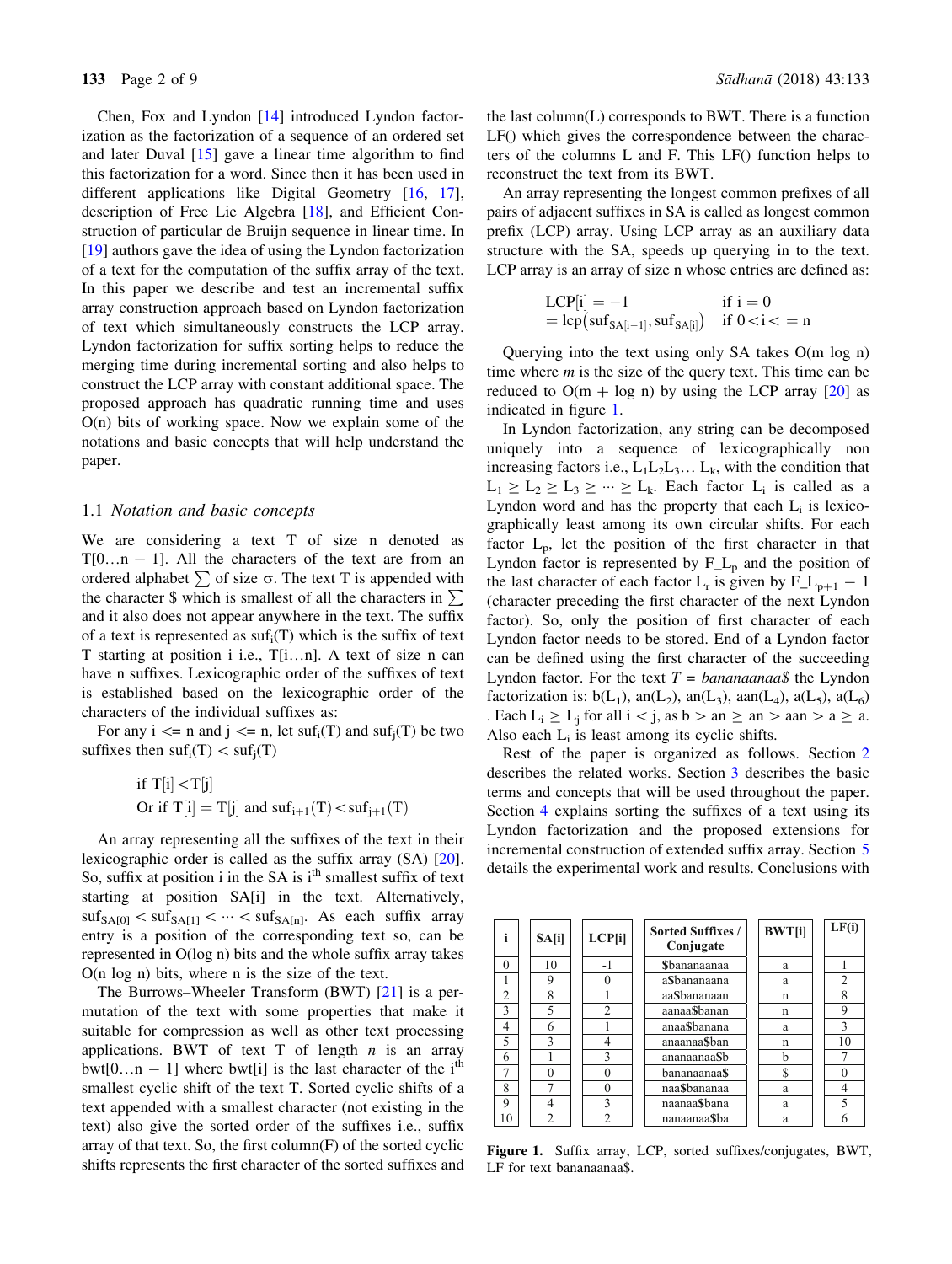<span id="page-2-0"></span>applications and some possible future work are provided in section [6.](#page-6-0)

## 2. Related works

Suffix trees were introduced by Weiner [[10\]](#page-7-0) to solve the exact pattern matching problem efficiently. Later these were used to solve many other string processing problems like approximate pattern matching, longest common substring, and longest repeated substrings [[11\]](#page-7-0). Suffix array data structure was introduced by Manber and Myers [\[20](#page-7-0)] as a space efficient alternative to suffix trees. For simple pattern searches suffix array provide same functionality as a suffix tree. For other applications suffix array can be extended with some auxiliary information like LCP array to support the functionality of suffix tree. Both these data structures have been extensively used in such diverse fields as search, indexing, plagiarism detection, information retrieval, biological sequence analysis and linguistic analysis [[22\]](#page-7-0). All these fields are based on string processing in one way or the other.

In information retrieval, Suffix trees and suffix arrays are the data structures that allow searches for any text substring, not only words or phrases. So, these are suitable indexes for the applications that need to search texts where the concept of word is not well defined, as in the case of East Asian languages, biological databases or music retrieval. In data compression SA have been used to encode data with anti-dictionaries [[23\]](#page-7-0) and optimized for large alphabets [[24\]](#page-7-0). In computational biology these data structures are used in various ways as for Exact match searches, Subsequence composition searches, Homology searches, Single sequence analysis applications, and Multiple sequence analysis applications [[25\]](#page-7-0). Many bioinformatic tools using these data structures have been developed like wcd-express (an expression clustering tool which uses modified suffix array) [\[26](#page-7-0)], Readjoiner [\[27](#page-8-0)] (an efficient string graph-based sequence assembler), SHREC [[28](#page-8-0)] (an algorithm that uses generalized suffix trie for correcting errors in short-read data) and essaMEM [[29\]](#page-8-0) (a bioinformatics tool that uses sparse enhanced suffix array for finding maximal exact matches that can be used in genome comparison and read mapping).

Almost all the applications of these data structures involve massive amount of data. So, the research in this class of data structure has been oriented towards finding an optimal space/time trade-off in their implementation either during the construction or in their use as an indexing data structure. Grossi and Vitter developed the compressed suffix array [[2\]](#page-7-0), a space efficient version of standard suffix array. Sadakane [[3,](#page-7-0) [8](#page-7-0)] extended the work of Grossi and Vitter by developing a self- index using compressed suffix array and compressed suffix trees. Ferragina and Manzini introduced FM-index  $[1, 4]$  $[1, 4]$  $[1, 4]$  which is a self-indexing data

structure based on Burrows Wheeler Transform which can encode the index size with respect to high-order empirical entropy.

### 3. Suffix sorting and Lyndon factorization

Idea of sorting the suffixes of the text using its Lyndon factors was first given by Mantaci *et al*  $[30]$  $[30]$  As we know that mostly all text indexes use Suffix array along with their LCP array to efficiently emulate the functionality of the index. So, we are extending the approach of suffix array construction to that of the construction of extended suffix array. Constructing the suffix array and the corresponding LCP array simultaneously will save time as well as space as incremental construction of suffix array involves identifying common prefixes and breaking ties if any which is the procedure for constructing of LCP also. Further, constructing LCP requires some additional information like inverse suffix array that is also available during incremental suffix array construction. We move on to explain our approach by first giving an overview of the existing approach. Then in the next sub-section we explain the extensions applied to the approach to use it for the construction of extended suffix array.

Lyndon factorization of a text gives a sequence of factors such that each factor in the sequence is succeeded by a factor which is smaller than it, so lexicographic ordering of suffixes and conjugates of a Lyndon factor also coincide. Based on the above discussion, we have the following lemmas [[31\]](#page-8-0) which define the relationship between the suffixes of a text and the corresponding conjugates and among the suffixes of adjacent Lyndon factors.

**Lemma 1** Let  $T \in \sum$  and let  $T = L_1L_2 ... L_k$  be its Lyndon factorization. For any two suffixes i and j of a Lyndon factor, if suf $_i$  < suf<sub>i</sub> then the corresponding conjugates  $conj_{n-i} < conj_{n-j}.$ 

**Lemma 2** Lexicographic order of suffixes suf<sub>i</sub>( $L_m$ ) of a Lyndon factor gives the lexicographic order of the corresponding suffixes of the text i.e, for positions i and j in Lyndon factor  $L_m$  if  $\text{suf}_i(L_m) < \text{suf}_i(L_m)$  then  $\mathit{suf}_i(T) < \mathit{suf}_i(T)$ .

These lemmas state that lexicographic order of suffixes of a text is equivalent to the lexicographic order of corresponding suffixes in Lyndon factor. Now, based on this relationship between the conjugates for a sequence of Lyndon factors can be given as.

**Theorem 1** Let  $u = L<sub>r</sub>L<sub>r+1</sub> ... L<sub>k</sub>$  be a sequence of consecutive Lyndon factors and  $L_i$  and  $L_j$  be two Lyndon factors in u such that  $L_i \langle L_i \rangle$  means  $i \rangle j$ . Then the sorting of the conjugates of u coincides with the sorting of suffixes of  $\mathfrak{u}.$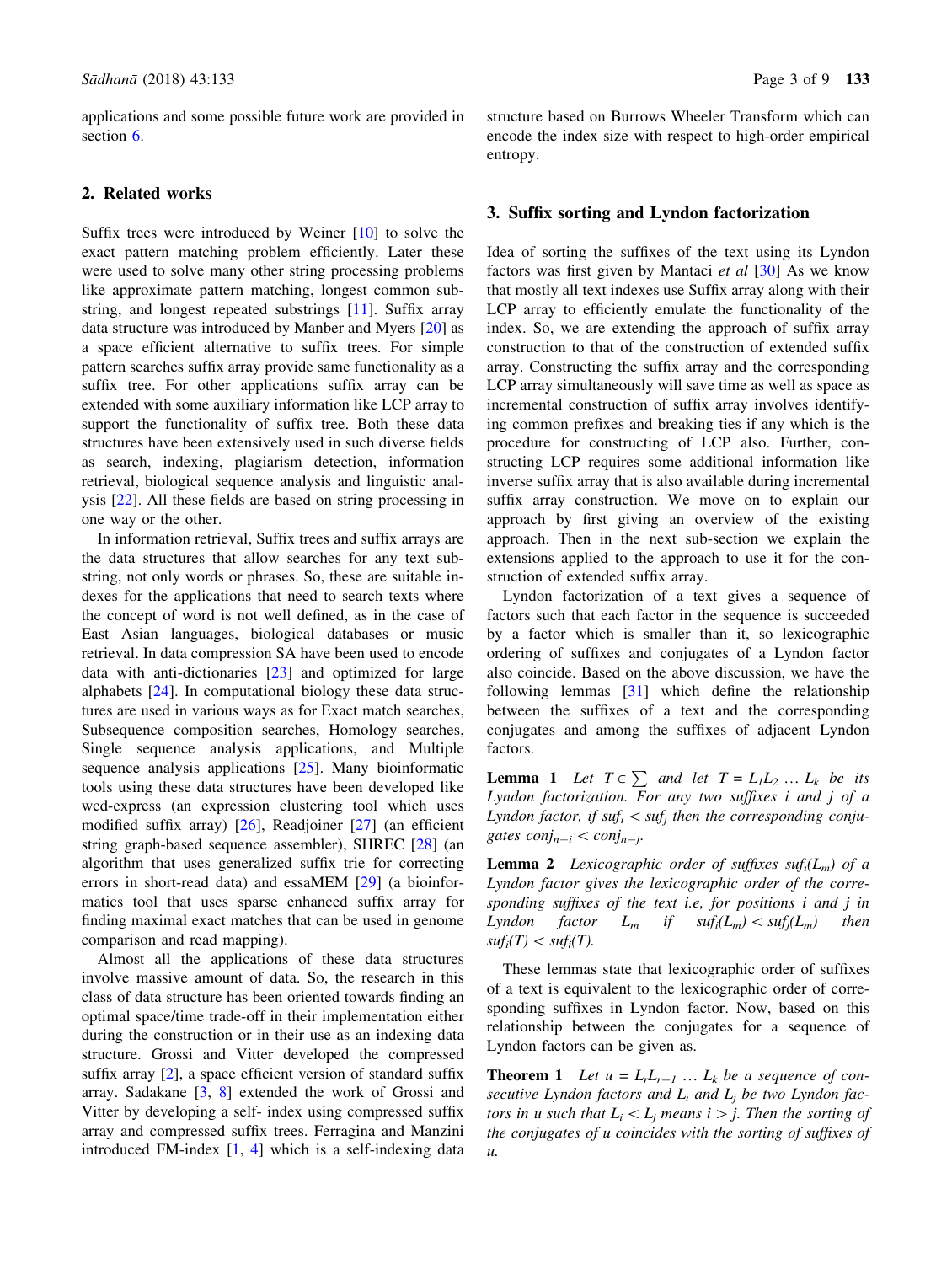<span id="page-3-0"></span>Based on the above theorem, Mantaci *et al* [[31\]](#page-8-0) has proposed to do the suffix sorting by using the Lyndon factorization of the text. The method proposed by them is a combination of both the incremental and the divide and conquer approach for SA construction. The problem is reduced to smaller sub-problems recursively finding their SA and then induction is used on the generated solution to find the solution of the remaining problem and then finally merging the solutions of the sub-problems.

#### 3.1 Incremental suffix array construction

Let  $T \in \sum$  be a text with n-1 characters represented as  $T[0 \dots n-2]$  and  $T[n-1] =$  \$. There are many algorithms already proposed for the incremental construction of the Suffix Array (SA) for the text T. Almost all of these methods are based on dividing the text into blocks say  $T_1T_2$  ...  $T_k$  and then constructing the Suffix Arrays for the individual blocks say  $SA<sub>1</sub>$ ,  $SA<sub>2</sub>$  and merging the two giving SA for block 1 and 2 represented as SA(12), then finding  $SA<sub>3</sub>$  and merging it with  $SA(12)$  giving  $SA(1 \ldots 3)$  and so on finally computing  $SA_k$  and merging it with  $SA(1)$ ...  $k - 1$ ) giving SA(1 ... k) which is the SA for the whole text. The complexities of these methods depend upon the complexity of the two steps mentioned above i.e. blockwise SA construction and then merging of the two partial SA's. For incremental SA construction dividing the text into blocks using the Lyndon factorization of the text greatly simplifies both these steps. Also it allows the incremental LCP construction efficiently along with the SA. First of all we will show the complexity reduction achieved by the Lyndon Factorization.

Each factor in the Lyndon factorization is succeeded by a factor that is smallest of all its preceding factors as well as its own cyclic shifts. So, each factor can be safely assumed as a text terminated by a smallest end of the text marker. And the problem of building SA of Lyndon Factor  $L_p$  is equivalent to the problem of building the suffix array of a text of size  $m = |L_p|$ . So, we can compute SA in linear time i.e., O(m) and O(m log m) bits of space using any of the existing linear time suffix array construction algorithm like libdivsufsort. Also, once we have sorted the suffixes of a Lyndon factor, their relative order remains same when these are merged with the sorted suffixes of adjacent Lyndon factors (as given by Theorem 1). Hence the lexicographic order between the two suffixes of T can be established by a number of symbol comparisons that is bounded by either the size of the Lyndon factor or the LCP whichever is smaller.

To incrementally construct the suffix array, the input text T[1 … n] is logically partitioned into k blocks based on the Lyndon Factorization [[32,](#page-8-0) [33\]](#page-8-0) of words. So, each block corresponds to a Lyndon Factor i.e.,  $T = L_1, L_2, \ldots, L_k$ . The Suffix Array is computed incrementally in k passes, where each pass corresponds to a Lyndon factor. Lyndon

Factors are examined from left to right so that at pass p  $SA(L_1 ... L_p)$  is computed by first computing  $SA(L_p)$  and then merging it with the  $SA(L_1 ... L_{p-1})$  already computed. The task of computing the  $SA(L_1 ... L_p)$  from  $SA(L_1$ .  $\ldots$  L<sub>p-1</sub>) needs only inserting the characters from L<sub>p</sub> in  $SA(L_1 ... L_{p-1})$ . Also, adding  $L_p$  does not modify the relative order of the suffixes already in  $SA(L_{p+1} \dots L_k)$ . The algorithm can be easily adapted to external memory scenarios giving a scan-based implementation due to sequential accesses to the input text.

The crucial point of the algorithm is to compute some additional information that allows merging the two SA's efficiently. One way is to simply merge the two SA's on the basis of one to one comparison of the suffixes. But this will take much time. Another method is to find the rank of each suffix of  $SA(L_p)$  in  $SA(L_1 ... L_{p-1})$  and then simply merge the two SA's based on this rank information without any character or suffix comparison. This rank information for Lyndon factor  $L_p$  consists of an array rank[0 ...  $|L_p|$ ] which stores in rank[j] the number of suffixes of the  $SA(L_1... L_{p-1}$ ) which are smaller than the suffix j of Lyndon factor  $L_p$  i.e., suf<sub>i</sub>[ $L_p$ ]. The method given by Ferragina *et al* [[34\]](#page-8-0) to find the gap array is modified to compute the values for rank[i]. Rank of each suffix is calculated using the rank of its successor suffix. Following lemma gives the computation method:

Lemma 3 Let C[a] be the number of characters smaller than a in  $BWT(L_1 ... L_{p-1})$  and let occ(a, i) be the number of occurrences of character a in  $BWT(L_1 ... L_{p-1})$  up to position i. Assume that suff $f_{j+1}[L_p]$  be a suffix in Lyndon factor  $L_p$  whose rank in BWT( $L_1$  ...  $L_{p-1}$ ) is r and let a be character at position j in T, so suffj[ $L_p$ ] = a suffj<sub>+1</sub>[ $L_p$ ], then rank value of suff $_i[L_p]$  is given by

$$
rank[j] = C[a] + occ[a, r]
$$

Based on this, Suffix Array/BWT can be constructed as:

- 1. Sort the suffixes of the first Lyndon factor  $L_1$  of the text.
- 2. Sort the suffixes of Lyndon Factor  $L_2$ .
- 3. Merge the suffixes of the two Lyndon Factors, giving the sorted suffixes of the text  $T[1 \dots F_L_3 - 1]$ .
- 4. Repeat the procedure for Lyndon Factors  $L_3$  up to  $L_k$ .

## 4. An approach for extended suffix array construction using Lyndon factors

Extended Suffix Array contains both the Suffix Array (SA) and Longest Common Prefix (LCP). So, for each Lyndon factor, we calculate both the SA as well as the LCP and merge it with the already calculated SA and LCP of succeeding Lyndon factors. The rank array is used to aid in the merging process. This array gives the rank of each new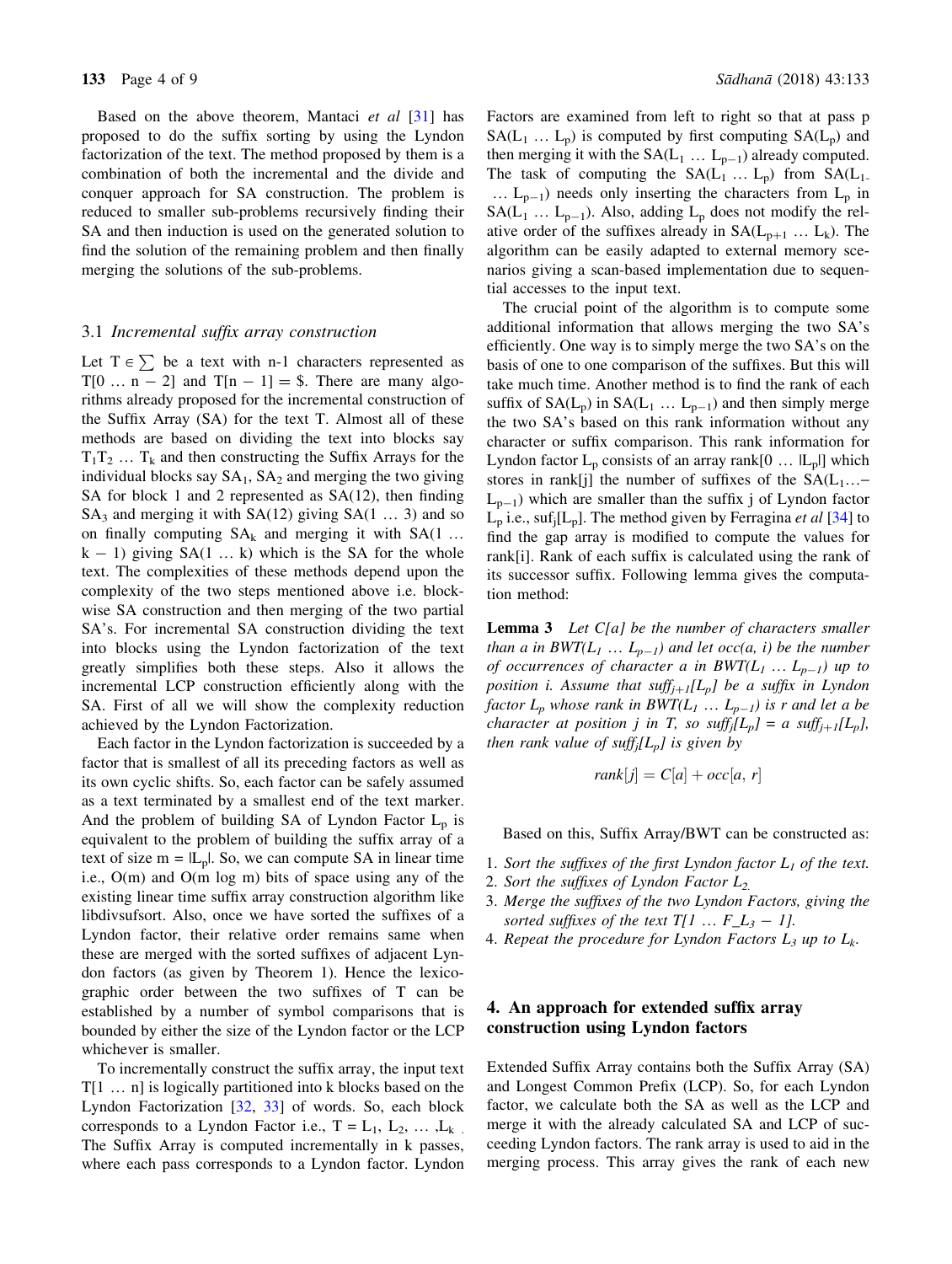suffix of Lyndon factor  $L_p$  which needs to be merged with  $SA(L_{p+1} \ldots L_k)$ . The rank array gives the ranks of suffixes in their text order, but to actually use it for merging process we compute a new array called as gap() which gives the ranks of suffixes of  $L_p$  in their SA order.

$$
gap\big[SA_p[i]\big] = rank[i]
$$

To calculate the arrays rank[] and gap[], we need both the BWT( $L_{p+1}$  ...  $L_k$ ) and first column(F) of the sorted suffixes. BWT() can be stored using only  $nH_k(T)$  bits, where  $H_k$  is the  $k^{th}$  order entropy. Also, column F is stored simply as the intervals of the characters instead of being stored directly using a total space of  $O(n)$ . Both the values required for computation of rank(i) can be calculated in constant time [[35,](#page-8-0) [36\]](#page-8-0) using column F and BWT respectively.

## 4.1 Computing SA for a Lyndon factor and merging with SA of another Lyndon factor

As we know that for any Lyndon factor  $(L_p)$  the next Lyndon factor  $(L_{p+1})$  is the smallest of all the suffixes of the factor  $L_p$ . So, we can compute  $SA(L_p)$  in  $O(L_p)$  time and  $O(L_p \log |L_p|)$  bits of space using any of the existing linear time suffix array construction methods like Difference Cover(DC3) [[37\]](#page-8-0) or libdivsufsort proposed by [\[38](#page-8-0)] and implemented by Yuta Mori [\(http://code.google.com/p/](http://code.google.com/p/libdivsufsort) [libdivsufsort\)](http://code.google.com/p/libdivsufsort). Once we have calculated  $SA(L_p)$ , the corresponding LCP can also be computed in time linear to the size of the Lyndon factor. Now the next step is to merge both the  $SA(L_p)$  and  $LCP(L_p)$  with  $SA(L_{p+1} \dots L_k)$  and LCP( $L_{p+1}$  ...  $L_k$ ) respectively.

The two SA's can simply be merged by comparing the suffixes of the SA's linearly and this merging will take time proportional to the size of the two  $SA's$  i.e.,  $O(|L_p|)$  $|L_{p+1}...L_k|$ . But with the help of some additional information i.e., rank() we can do this merging in  $O(|L_p|)$  time. To do the merging, for every suffix of  $L_p$  starting from right to left we compute its rank in the  $SA(L_{p+1} \dots L_k)$ . Using array rank we compute gap() which gives the rank of suffixes of  $SA(L_p)$ . After calculating this, we simply merge the two SA's. Starting from gap[0], number of suffixes equal to gap[0] are shifted from  $SA(L_{p+1} \dots L_k)$  to  $SA(L_p \dots L_k)$ then  $SA_p[0]$  is inserted at  $SA_{p...k}[gap[0] + 1]$  and so on.

## 4.2 Updating the LCP

As we are maintaining the Extended Suffix Array, we have to calculate the LCP value side by side. As is the case with suffix array, we have both  $LCP(L_p)$  and  $LCP(L_{p+1} \ldots L_k)$ and we need to merge these two LCP's to get the  $LCP(L_p \ldots L_k)$ . The merging of LCP can be easily done side by side as we do the merging of corresponding SA's. The merging process we explained earlier can also be

viewed as placing the suffixes of  $L_p$  in between the sorted suffixes of  $L_{p+1}$  ...  $L_k$  according to their LF/rank values.

So, new  $LCP(L_p ... L_k)$  will be the  $LCP(L_{p+1} ... L_k)$ added with the new LCP values at the positions where new suffixes are inserted and updating the already existing values wherever required. This can easily be done in-place in the LCP array itself. Suppose a suffix from  $L_p$  has been inserted between position j and  $j + 1$  in  $SA(L_{p+1} ... L_k)$ . Now shift all the values till position j starting from position  $F_L$ <sub>n</sub> in the LCP array. Then we need to find LCP for the suffix at position j and the newly inserted suffix (which has been inserted at  $j + 1$ ) and for the newly inserted suffix and suffix that was previously at position  $j + 1$  i.e.,

 $LCP[F_{\perp}t_p + (j + 1)] = \text{lep}(j, j + 1)$  where  $j + 1$  now represents the newly inserted suffix.  $LCP[F_{-}L_{p} + (j + 2)] = \text{lcp}(j + 1, j + 2)$  where  $j + 2$ represents the suffix previously existing at  $j + 1$ .

We will show the procedure step by step using the following example. Let suffix array and corresponding LCP for a block is as under:

| SА | <b>Suffix</b>       | LCP  |
|----|---------------------|------|
|    | AABABABABAA\$       | $-1$ |
|    | <b>ABABABAA\$</b>   |      |
|    | ABABBBAABABABABAA\$ |      |

Suppose suffix ABABABABAA\$ is to be inserted in the suffixes of this block.

| <b>SA</b> | <b>Suffix</b>       | LCP                     |
|-----------|---------------------|-------------------------|
|           | AABABABABAA\$       | $-1$                    |
|           | <b>ABABABAA\$</b>   |                         |
|           | <b>ABABABABAA\$</b> | ? need to be calculated |
|           | ABABBBAABABABAAA\$  | 4 need to be updated    |

Now suppose a block of say m suffixes is inserted between a pair of suffixes at position j and  $j + 1$ , even then only two LCP values need to be calculated as:

 $LCP[F_{\perp}L_p + (j + 1)] = \text{lcp}(j, j + 1)$  where first suffix of the block is inserted at  $j + 1$ .

LCP[F\_L<sub>p</sub> + (j + m+1)] = lcp(j + m, j + m+1) where m is the number of suffixes in the inserted block.

| SA | <b>Suffix</b>    | <b>LCP</b> |
|----|------------------|------------|
|    | <b>AAABAABAS</b> | $-1$       |
| 2  | <b>ABAABAS</b>   |            |
| 3  | <b>BAABAS</b>    |            |

Now let a block of suffixes in sorted order to be inserted in the given suffixes in sorted order: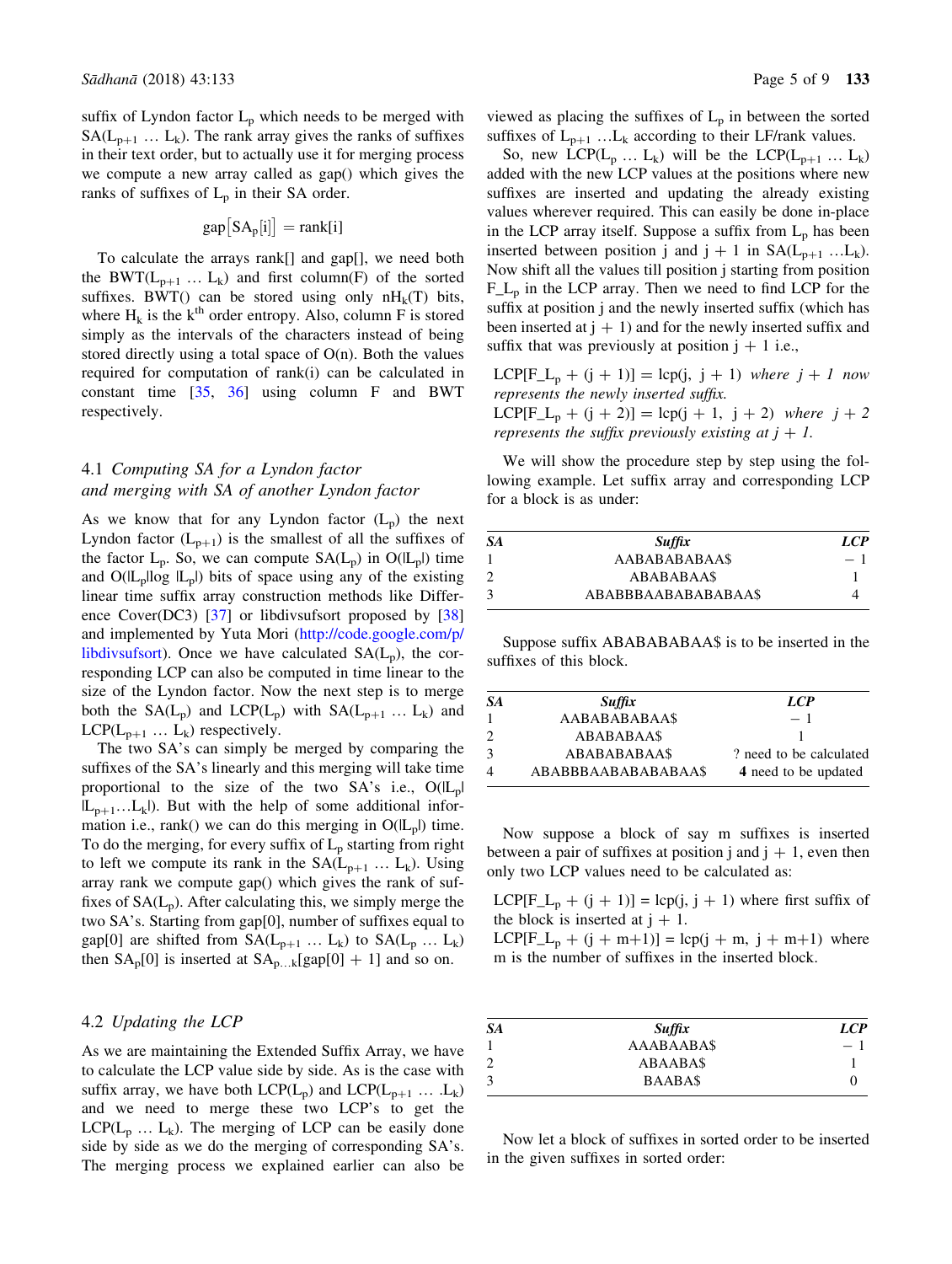<span id="page-5-0"></span>

| <b>SA</b>      | <b>Suffix</b>    | <b>LCP</b> |
|----------------|------------------|------------|
|                | AABA\$           | $-1$       |
| $\overline{2}$ | <b>AABAABA\$</b> |            |
| 3              | AABA\$           |            |

New block of sorted suffixes after merging:

| <b>SA</b>                   |                   | <b>LCP</b>              |
|-----------------------------|-------------------|-------------------------|
|                             | <b>Suffix</b>     |                         |
|                             | <b>AAABAABA\$</b> | $-1$                    |
| $\mathcal{D}_{\mathcal{L}}$ | AABA\$            | ? need to be calculated |
| 3                           | <b>AABAABA\$</b>  |                         |
| $\overline{4}$              | AABA\$            |                         |
| 5                           | <b>ABAABA\$</b>   | 1 need to be updated    |
| 6                           | <b>BAABAS</b>     |                         |

There is no change in the LCP value of suffixes within the block as there is no change in the sorted order of the suffixes within the block. So, we need to calculate only these two LCP values corresponding to the block of suffixes inserted. Now to calculate these two values, we use the property that lcp(i, j) of two arbitrary suffixes at position i and j in a suffix array with  $i < j$  [\[39](#page-8-0)]:

$$
lcp(i, j) = min((LCP[i + 1], LCP[i + 2], \ldots, LCP[j])
$$

Now, suppose we have three consecutive suffixes in the suffix array at positions i,  $i + 1$  and  $i + 2$ , and we know the LCP of suffixes at i and  $i + 2$  i.e., lcp(i,  $i + 2$ ) then lcp(i,  $i + 1$ ) and lcp( $i + 1$ ,  $i + 2$ ) satisfy the condition that :

$$
lcp(i, i + 1) \geq lcp(i, i + 2)
$$
 and  $lcp(i + 1, i + 2) \geq lcp(i, i + 2)$ 

It is obvious from the above condition that the newly inserted suffix will have at least  $lcp(i, i + 2)$  characters in common with its adjacent suffixes. So, to find  $lcp(i, i + 1)$ we start comparing from character at position lcp(i,  $i + 2$ ) + 1 in the suffixes i and  $i + 1$ . If the character compared of two suffixes is different, then LCP of two suffixes is equal to  $lcp(i, i + 2)$  otherwise LCP is computed using the LCP value of the successor suffixes. To ensure that while calculating the LCP value of two suffixes using their successor suffixes, LCP value of both the successor suffixes is available, we calculate LCP values starting from right to left in the Lyndon factor. As and when we insert a suffix in between already sorted suffixes, we know the LCP value of already sorted suffixes and using the above equation, we can find LCP of the newly inserted suffix with already existing ones. Suppose, we need to compute the LCP value of suffixes suf<sub>i</sub> and suf<sub>i</sub> and we already know the LCP value of suffixes  $\text{snf}_{i+1}$  and  $\text{snf}_{i+1}$  and using these values we can easily compute LCP(suf<sub>i+1,</sub> suf<sub>i+1</sub>) [\[40](#page-8-0)] as:

$$
sufi = c sufi+1
$$
  
\n
$$
sufj = c sufj+1
$$
  
\n
$$
so, LCP(sufi, sufj) = LCP(sufi+1, sufj+1) + 1
$$

Also, suffix  $\text{snf}_{i+1}$  and  $\text{snf}_{i+1}$  will be close to each other in  $SA(L_i \ldots L_k)$ . Hence, at the maximum we need character comparisons equal to the size of the Lyndon Factor being merged to compute  $LCP(suf_i, suf_i)$ .

As the proposed method for updating the LCP sequentially accesses the SA as well as BWT also, it computes the LCP array sequentially. Thus, we can use this method as an external memory algorithm also in which only a portion of text and SA are in the primary memory. The proposed method uses  $O(n)$  bits of working space and time complexity is  $O(n^2/L)$  where n is the size of the text and L be the size of the largest Lyndon factor. Also while calculating the LCP array, partial LCP for a Lyndon factor i can be computed in  $O(|L_i|)$  time and while merging the two LCP's we need to update at most 2|L<sub>i</sub>| LCP entries and each LCP entry can be updated in constant time (either a single character comparison or finding minimum LCP entry for the two successor suffixes).

## 5. Experimentation

To test how the proposed approach works in practice, we have implemented it in C language and compared it with an existing implementation of incremental construction bwt-disk by Ferragina et al [\[34](#page-8-0)]. As to the best of our knowledge no such implementation of extended suffix array exist so, we have used bwt-disk to do the incremental construction of ESA and used it to compare our approach with.

Experiments were carried out with the files of different sizes (50 MB, 100 MB and 200 MB) of the data sets mentioned in table [1](#page-6-0) taken from Pizzza and Chilli corpus [\(http://pizzachili.dcc.uchile.cl/texts/\)](http://pizzachili.dcc.uchile.cl/texts/). Using different data sets for the evaluation purpose helped to analyze the proposed approach for different types of data and its suitability to be used for indexing of those data.

Initially, the incremental construction of SA was done using the bwt-disk library  $[34]$  $[34]$  (updated to construct the SA). Afterwards, LCP array was calculated using the method of Kasai et al [[41\]](#page-8-0). Finally, ESA was calculated for the proposed approach. We start suffix array construction starting from the last Lyndon factor moving from right to left in the text. Also along with suffix array construction we also construct the LCP array for the current Lyndon factor. While merging the partial suffix arrays we also merge the corresponding LCP arrays. In the proposed approach while merging sorted suffixes of Lyndon factor  $L_{k-1}$  with that of  $L_k$ , first suffix of  $L_k$  is the least of all the suffixes of the text. So, it is the first suffix in the suffix array and can be placed at location 0 in the resulting SA. Similarly first suffix of  $L_{k-1}$  is smallest of all the suffixes of factors  $L_1$ to  $L_{k-1}$ . And all the suffixes of  $L_k$  which are smaller than this suffix have their sorted order defined in the final suffix array and hence can be placed accordingly. Thus with each merging phase some suffixes are placed in their final position in the suffix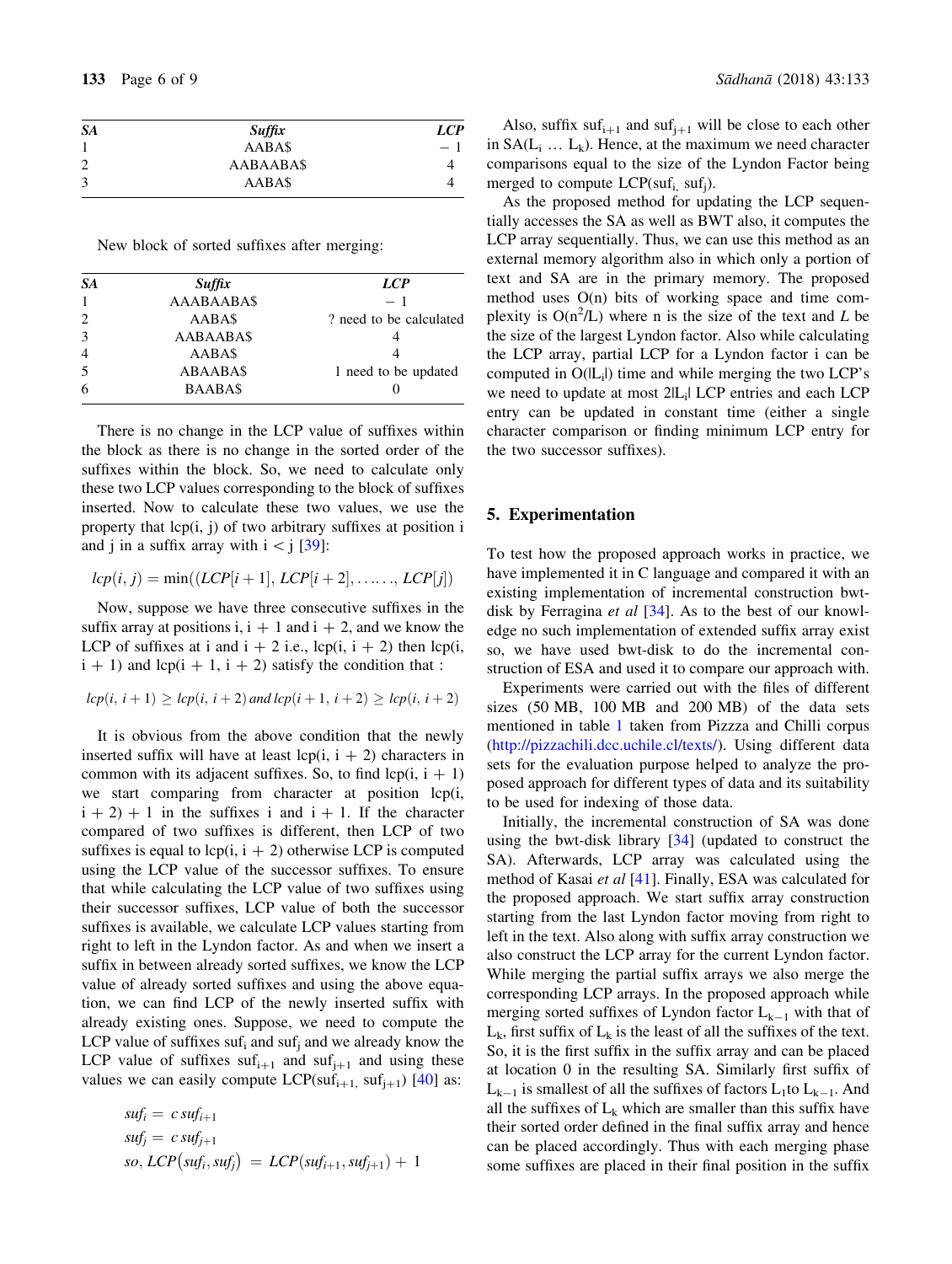#### <span id="page-6-0"></span>Table 1. Experimental set-up.

| Data Set<br>Name | Size (in<br>MB) | Description                                                                                            |
|------------------|-----------------|--------------------------------------------------------------------------------------------------------|
| Sources          | 50 (File 1)     | Concatenation of all the .c, .h, .C and .java files of the linux-2.6.11.6 and gcc-4.0.0 distributions. |
|                  | 100 (File 2)    |                                                                                                        |
|                  | 200 (File 3)    |                                                                                                        |
| Proteins         | 50 (File 1)     | Sequence of newline-separated protein sequences obtained from the Swissprot database.                  |
|                  | 100 (File 2)    |                                                                                                        |
|                  | 200 (File 3)    |                                                                                                        |
| <b>DNA</b>       | 50 (File 1)     | Sequence of newline-separated gene DNA sequences obtained from files 01hgp10 to 21hgp10, plus          |
|                  | 100 (File 2)    | 0xhgp10 and 0yhgp10, from Gutenberg Project.                                                           |
|                  | 200 (File 3)    |                                                                                                        |
| English          | 50 (File 1)     | Concatenation of English text files selected from etext02 to etext05 collections of Gutenberg Project. |
|                  | 100 (File 2)    |                                                                                                        |
|                  | 200 (File 3)    |                                                                                                        |





Figure 2. Construction time of BWT-DISK and LYNDON approaches for files of size 200 MB.

significantly thus making it prohibitive to be used for increasingly large data sets.

approaches for files of size 100 MB.

But the slow increase in merging time of our approach with the increase in number of factors makes it suitable to be used for large data sets also

Figure 3. Construction time of BWT-DISK and LYNDON

#### 6. Conclusion

We have given a method here to construct the extended suffix array of a text  $T$  using the Lyndon factorization of text. This is an incremental method, which constructs the Extended SA block by block with small memory requirement, which includes space for BWT, SA and rank array of a Lyndon Factor along with the space for whole SA and LCP. Experimental analysis of the approach shows the performance gain achieved by using the Lyndon factorization for incremental construction. The proposed method can be easily adapted for the space efficient construction of

array and hence are excluded from rearrangements and comparisons in the successive phases.

The main point of analysis is the construction time of the method. Figures 2 and 3 indicate that our method shows improvement over the existing approach in terms of construction time for all data sets of size 200 MB and 100 MB. This performance gain is attributed to the lesser merging time of our approach as indicated in figure 2.

Figure [4](#page-7-0) shows that the existing approach has better performance in case of files of size 50 MB. The main reason is that for small file sizes the direct construction time is so less that doing it the incremental way, simply adds the overhead. Also in our approach the number of factors is more for all the data sets and hence the overhead. Additional experiments to get the effect of number of factors on the incremental construction were conducted and the results showed that as the number of factors increased the merging time of bwt-disk increased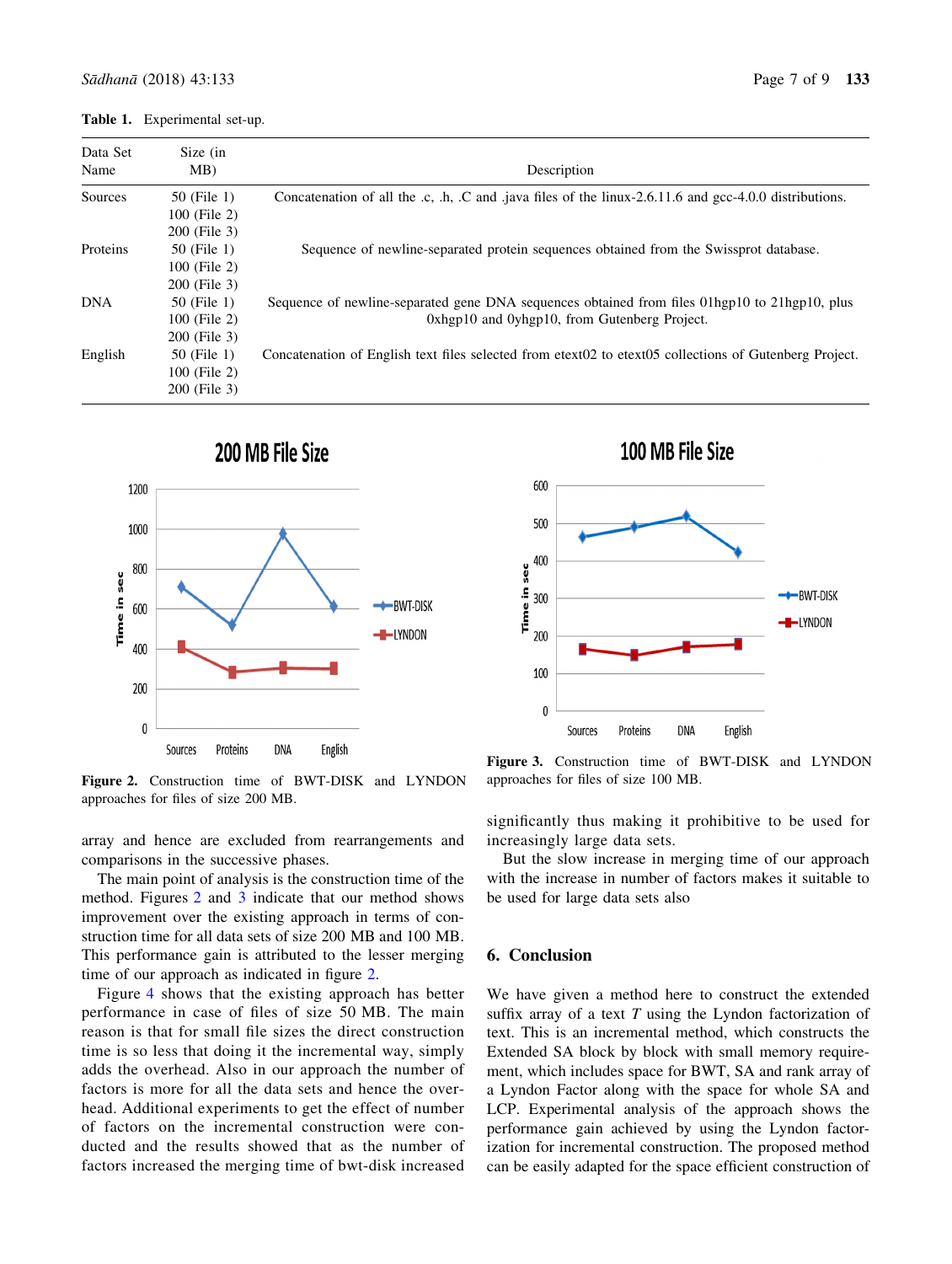## File Size 50 MB

<span id="page-7-0"></span>

Figure 4. Construction time of BWT-DISK and LYNDON approaches for files of size 50 MB.

other variants of suffix array like compressed suffix arrays and compressed suffix trees so that it can be efficiently used in case of applications involving large data sets. Also, this method is easily adaptable to external memory or parallel scenarios. So, the proposed method can be used for distributed indexes as well as in various bioinformatics applications. Space/time trade-off can be adjusted according to the requirements by using the dynamic data structures for rank and select operations, which provide the additional information required during the merging step.

As future perspectives, we will try to take advantage of the sampling of SA to further reduce the space requirements of the method. Similarly to what we developed for the ESA, we will study how we can adapt this method for incremental construction of compressed Suffix array. Finally, a promising perspective will be to reduce the space occupancy of the index by considering the compressed counterparts of various additional structures used during the construction process.

### References

- [1] Ferragina P and Manzini G 2005 Indexing compressed text. J. Assoc. Comput. Mach. 52: 552–581
- [2] Grossi R and Vitter J 2005 Compressed suffix arrays and suffix trees with applications to text indexing and string matching. SIAM J. Comput. 35: 378–407
- [3] Hon W, Lam T, Sadakane K, Sung W and Yiu S 2007 A space and time efficient algorithm for constructing compressed suffix arrays. Algorithmica 48: 23–36
- [4] Ferragina P and Manzini G 2000 Opportunistic data structures with applications. In: Proceedings of Annual Symposium on Foundations of Computer Science, pp. 390–398
- [5] Makinen, V. and G. Navarro 2005 Succinct suffix arrays based on run-length encoding. Nord. J. Comput. 12: 40–66
- [6] Canovas R and Navarro G 2010 Practical compressed suffix trees. In: Proceedings of the International Conference on Experimental Algorithms: LNCS. 6049, pp. 94–105
- [7] Fischer J, Makinen V and Navarro G 2008 An(other) entropy-bounded compressed suffix tree. In: CPM: LNCS. 5029, pp. 152–165
- [8] Sadakane K 2007 Compressed suffix trees with full functionality. Theory Comput. Syst. 41: 589–607
- [9] Valimaki N, Makinen V, Gerlach W and Dixit K 2009 Engineering a compressed suffix tree implementation. ACM J. Exp. Algorithmics 14: article 2
- [10] Weiner P 1973. Linear pattern matching algorithms. In: Proceedings of the Annual Symposium on Foundations of Computer Science, pp. 1–11
- [11] Gusfield D 1997 Algorithms on strings, trees, and sequences. Computer Science and Computational Biology. Cambridge University Press, Cambridge
- [12] Ferragina P and Grossi R 1999 The string B-Tree: a new data structure for string search in external memory and its applications. J. ACM 46: 236–280
- [13] Sinha R, Puglisi S J, Moffat A and Turpin A 2008 Improving suffix array locality for fast pattern matching on disk. In: Proceedings of the ACM SIGMOD International Conference on Management of Data, pp. 661–672
- [14] Chen K T, Fox R H and Lyndon R C 1958 Free differential calculus, IV. The quotient groups of the lower central series. Ann. Math. 68(1): 81–95
- [15] Duval J P 1983 Factorizing words over an ordered alphabet. J. Algorithms, 4(4): 363–381
- [16] Brlek S, Lachau J O, Provencal X and Reutenauer C 2009 Lyndon + Christoffel = Digitally Convex. Pattern Recogn. 42(10): 2239–2246
- [17] Hohlweg C and Reutenauer C 2003 Lyndon words, permutations and trees. Theoret. Comput. Sci. 307(1): 173-178
- [18] Berstel J, Lauve A, Reutenauer C and Saliola F 2008 Combinatorics on words: Chritoffel words and repetition in words. CRM Monograph Series. American Mathematical Society, 27, Providence, Rhode Island
- [19] Bonomo S, Mantaci S, Restivo A, Rosone G and Sciortino M 2013 Suffixes, Conjugates and Lyndon words. Lect. Notes Comput. Sci. 7907: 131–142
- [20] Manber U and Myers G 1993 Suffix arrays: a new method for on-line string searches. SIAM J. Comput. 22(5): 935–948
- [21] Burrows M, Wheeler and David J 1994 A block sorting lossless data compression algorithm, Technical Report 124, Digital Equipment Corporation
- [22] Sadakane K 2000 Compressed text databases with efficient query algorithms based on the compressed suffix array. In: ISAAC'00, LNCS 1969: 410–421
- [23] Fiala M, and Holub J 2008 DCA using suffix arrays. In: Data Compression Conference DCC'2008, pp. 516
- [24] Sestak R, Lnsk J and Zemlicka M 2008 Suffix array for large alphabet. In: Data Compression Conference DCC'2008, pp. 543
- [25] Bieganski P, Riedl J and Carlis J V 1994 Generalized Suffix Trees for Biological Sequence Data: Applications and Implementation. In: Proceedings of the 27th Annual Hawaii International Conference on System Sciences. Hawaii: IEEE, pp. 34–55
- [26] Vyverman M, De Baets B, Fack V and Dawyndt P 2013 essaMEM: finding maximal exact matches using enhanced sparse suffix arrays. Bioinformatics 29(6): 802–804